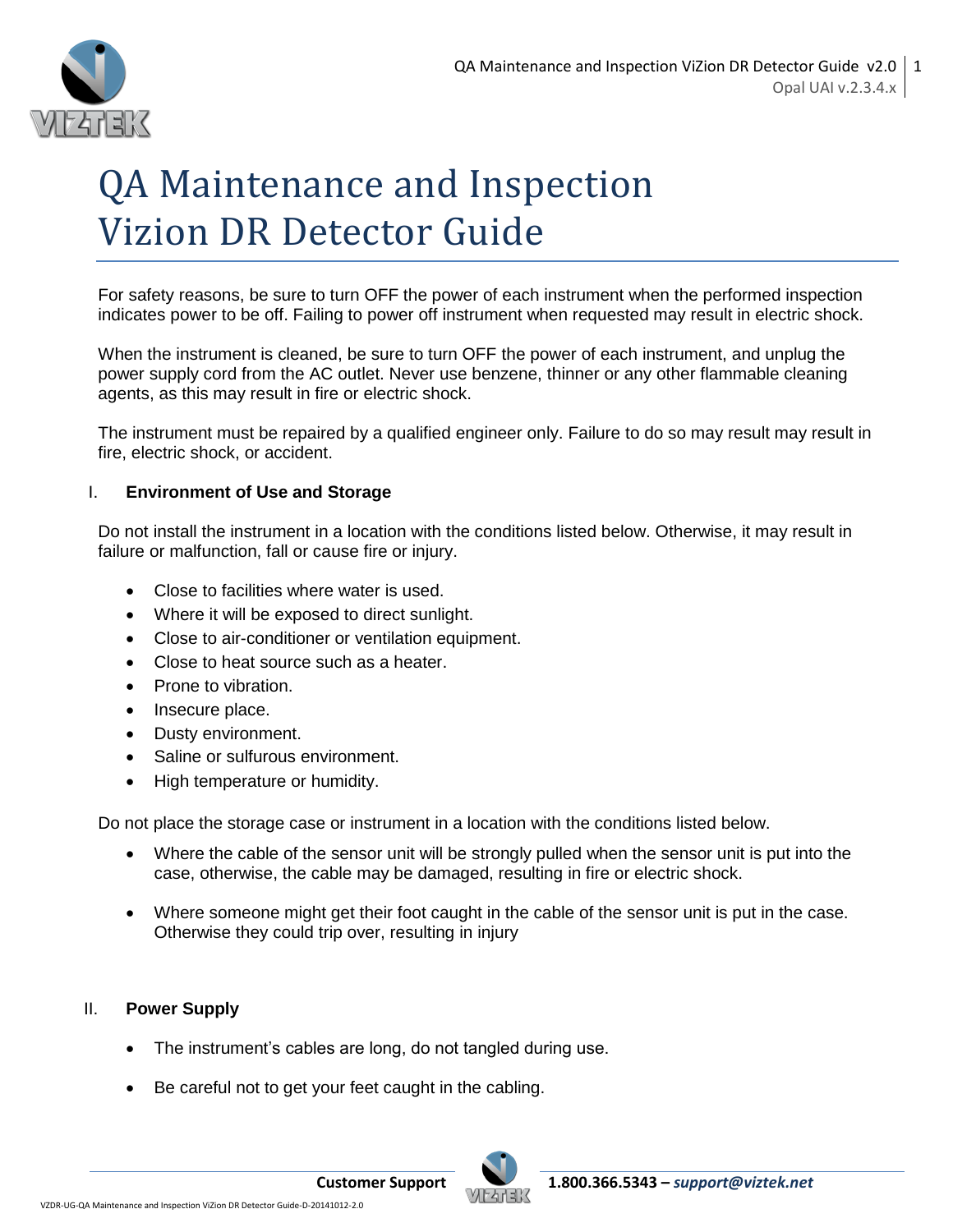## III. **Handling**

- Do not spill liquid or chemicals onto the instrument.
- In cases where the patient is injured, do not allow the instrument to become wet with blood or other body fluids, as doing so may result in fire or electric shock. In such situation, protect the instrument with disposable covering as necessary.
- Wipe the CFRP plate of the sensor unit with ethanol or glutaraldehyde solution to disinfect it each time a different patient uses the instrument, in order to prevent infection.

*For safety reasons turn off the power of each instrument when not in use.*

## IV. **Maintenance and Inspection**

- For safety reasons, be sure to inspect the instrument before using it. In addition, carry out a regular inspection at least once a year.
- The instrument must be repaired by a qualified engineer only. If it is not repaired properly, it may cause fire, electric shock or accident.

#### V. **Maintenance**

- Maintenance should be done by service provider
- If the Detector Panel is defective, the detector will be returned as is to the manufacturer for repair
- Clean the equipment with a dry soft cloth, or a soft cloth lightly moistened with mild detergent solution. Do not use any type of solvent, such as benzene
- This equipment and accessories are to be disposed of safely after the life span of them and national regulation must be observed.
- For safety reasons, be sure to inspect the instrument before using it. In addition, carry out a regular inspection at least once a year.
- Arrange the detector and power supply link cable to prevent the damage of the cable's rubber tube. For example, do not press the cable under the legs of the table or the people.

## **VI. Inspection**

In order to ensure that the instrument is used safely and normally, please be sure to inspect the instrument before use. If any problem is found during the inspection, please take measures indicated. If the problem still cannot be corrected, please contact ViZion DR Dealer representative or distributor. It is recommended that a record of the inspection be kept by making copies of the check lists in this section, or making a separate check list.

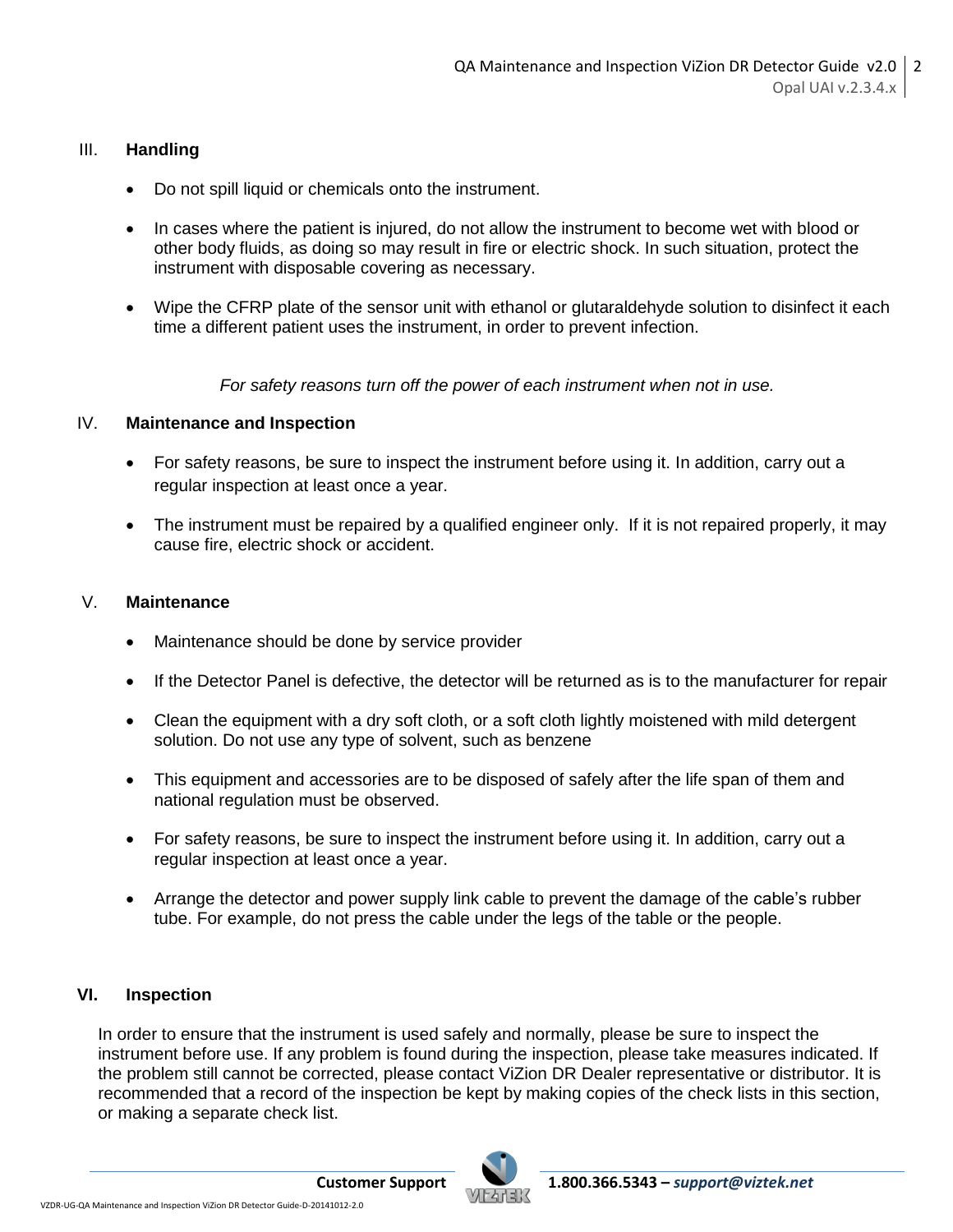For safety reasons, be sure to turn OFF the power of the detector when the following inspections are going to be performed. Otherwise, it may result in electric shock

## **VII. Daily Inspection**

#### **Before Turning ON the Power**

|          |                                                                         | Result              |              |              |
|----------|-------------------------------------------------------------------------|---------------------|--------------|--------------|
|          | Inspection                                                              | Date                | Date         | Date         |
| Cable    | Check that cables are<br>not damaged or cover of<br>cables is not torn. | Good/<br>Bad        | Good/<br>Bad | Good/<br>Bad |
|          | Check that the plugs and<br>locks of connectors are<br>not loose        | Good/<br>Bad        | Good/<br>Bad | Good/<br>Bad |
| Detector | Check that the cover or<br>parts are not damaged<br>and not loose.      | Good/<br><b>Bad</b> | Good/<br>Bad | Good/<br>Bad |

#### **After Turning ON the Power**

• Perform the following inspection with the detector power supply.

|         |                         | Result       |              |              |
|---------|-------------------------|--------------|--------------|--------------|
|         | Inspection              | Date         | Date         | Date         |
| General | Check the LED indicator | Good/<br>Bad | Good/<br>Bad | Good/<br>Bad |

## **VIII. Monthly Inspection**

Perform the following inspection periodically at least once a month. Contact your ViZion DR Dealer representative or distributor if there is any problem.

## Phantom Inspection:

1. Check the performance of the instrument by performing exposures using a phantom or a resolution chart.

> Date: Results:

## Flat field Inspection:

1. Check the performance of the instrument by performing the flat field inspection instructions included in this document

> Date: Results:

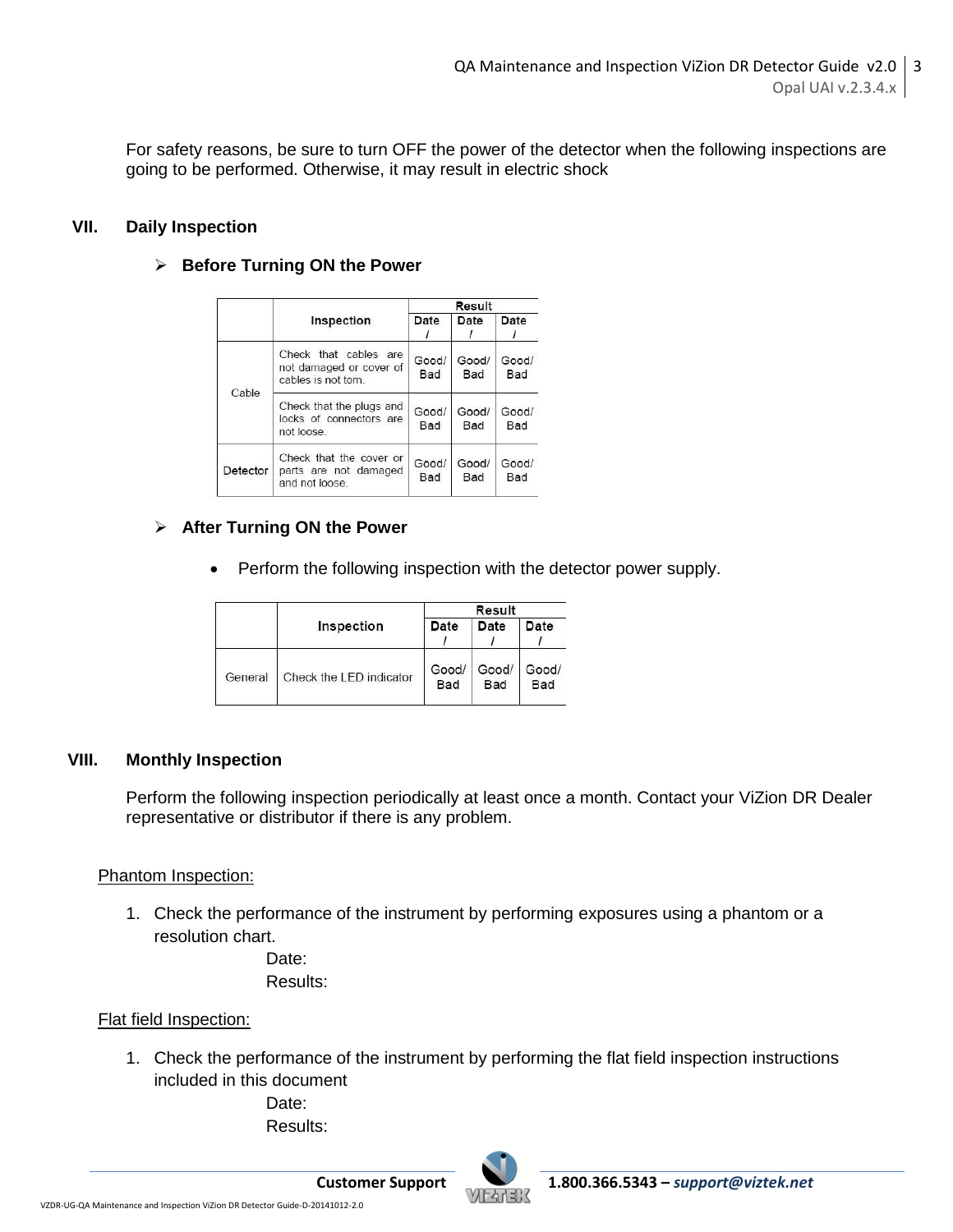# **IX. Yearly Inspection**

Perform the following inspection periodically at least once a year. Contact your ViZion DR Dealer representative or distributor if there is any problem.

## Phantom Inspection:

1. Check the performance of the instrument by performing exposures using a phantom or a resolution chart.

> Date: Results:

## Flat field Inspection:

1. Check the performance of the instrument by performing the flat field inspection instructions included in this document.

Date<sup>-</sup> Results:

# **Flat Field Inspection of ViZion DR Instructions**

- 1. Flat field inspection should be done on a monthly basis.
- 2. The flat field image should have pixel values within 10% of the median pixel value.
- 3. A deviation of more than 10% may denote the need for recalibration.

*Consult with a manufacture representative or service technician if pixel values deviate more than 10%.*

NOTE: If generator or X-ray tube power deviates from the original flat field kvP, SID or mAs previous pixel values will vary from previous flat field image values.

- 1. Disable ViZion DR enhancement
	- a. Select *Options* from the acquisition screen. *Figure 1*
	- b. Select the *Post-Processing* tab from the configuration screen. *Figure 2*
	- c. Disable (uncheck)
		- Enable Auto Shutter
		- Enable Enhancement
		- Enable Auto W/L